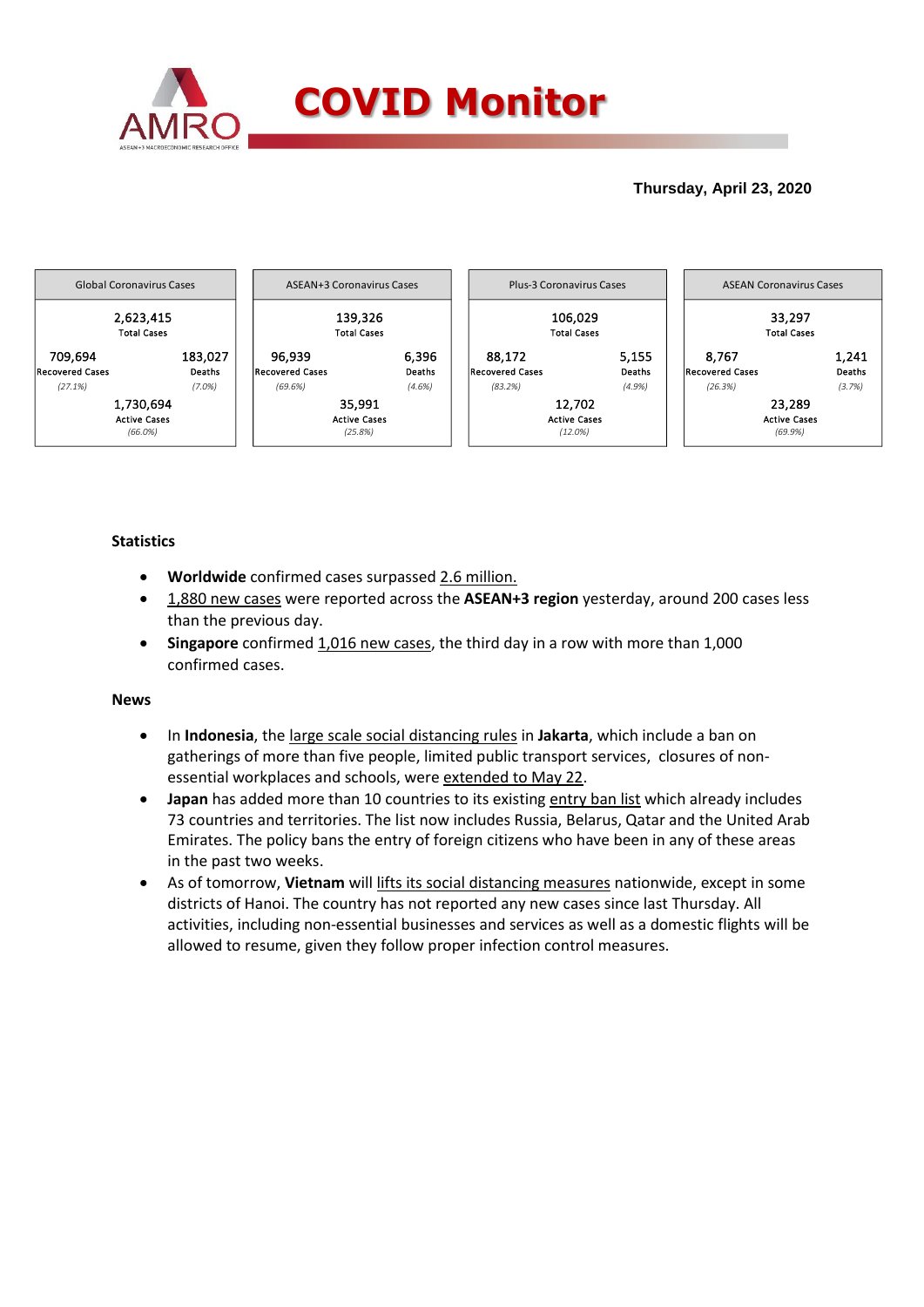

#### Overview of Confirmed COVID-19 Cases

### Data as of 22/4/2020

| Economy           | <b>Total</b>       | Cases per 1M   | <b>New</b>     | <b>New cases</b>            | <b>ANew</b>                 | Δ% New     | <b>Total</b>    | <b>New</b>          | <b>Fatality</b> | <b>Total</b>     | Recovery       | Active           |
|-------------------|--------------------|----------------|----------------|-----------------------------|-----------------------------|------------|-----------------|---------------------|-----------------|------------------|----------------|------------------|
|                   | Cases              | Population     | Cases          | $(7$ -day avg) <sup>1</sup> | $\overline{\text{Cases}^2}$ | Cases      | <b>Deaths</b>   | <b>Deaths</b>       | Rate (%)        | <b>Recovered</b> | Rate $(%)^3$   | Cases            |
| Global            | 2,623,415          |                | 74,121         |                             | $-2,914$                    | 2.9        | 183,027         | 6,444               | 7.0             | 709,694          | 27.1           | 1,730,694        |
| ASEAN+3           | 139,326            |                | 1,880          | $\sqrt{2}$                  | $-207$                      | 1.4        | 6,396           | 50                  | 4.6             | 96,939           | 69.6           | 35,991           |
| Plus-3            | 106,029            |                | 403            | $\sim$                      | 20                          | 0.4        | 5,155           | 19                  | 4.9             | 88,172           | 83.2           | 12,702           |
| ASEAN             | 33,297             |                | 1,477          |                             | $-227$                      | 4.6        | 1,241           | 31                  | 3.7             | 8,767            | 26.3           | 23,289           |
| China             | 82,790             | 59             | 11             | $\sim$                      | $-21$                       | 0.0        | 4,632           | $\mathbf 0$         | 5.6             | 77,861           | 94.0           | 297              |
| Hong Kong, China  | 1,033              | 135            | 4              |                             | 0                           | 0.4        | 4               | $\mathsf{O}\xspace$ | 0.4             | 678              | 65.6           | 351              |
| Japan             | 11,512             | 92             | 377            |                             | 39                          | 3.4        | 281             | 18                  | 2.4             | 1,356            | 11.8           | 9,875            |
| Korea             | 10,694             | 205            | 11             |                             | $\mathbf 2$                 | 0.1        | 238             | $\mathbf{1}$        | 2.2             | 8,277            | 77.4           | 2,179            |
| Indonesia         | 7,418              | 27             | 283            |                             | $-92$                       | 4.0        | 635             | 19                  | 8.6             | 913              | 12.3           | 5,870            |
| Malaysia          | 5,532              | 167            | 50             |                             | $-7$                        | 0.9        | 93              | $1\,$               | $1.7$           | 3,452            | 62.4           | 1,987            |
| Philippines       | 6,710              | 61             | 111            |                             | $-29$                       | 1.7        | 446             | 9                   | 6.6             | 693              | 10.3           | 5,571            |
| Singapore         | 10,141             | 1,778          | 1,016          |                             | $-95$                       | 11.1       | 12              | $\mathbf 1$         | 0.1             | 896              | 8.8            | 9,233            |
| Thailand          | 2,826              | 42             | 15             |                             | $-4$                        | 0.5        | 49              | $\mathbf{1}$        | $1.7$           | 2,352            | 83.2           | 425              |
| Brunei Darussalam | 138                | 306            | $\mathbf 0$    |                             | 0                           | 0.0        | $\mathbf{1}$    | 0                   | 0.7             | 117              | 84.8           | 20               |
| Cambodia          | 122                | $\overline{7}$ | $\mathbf 0$    |                             | 0                           | 0.0        | 0               | $\mathbf 0$         | 0.0             | 110              | 90.2           | 12               |
| Lao PDR           | 19                 | 3              | $\mathbf 0$    |                             | 0                           | 0.0        | 0               | $\mathbf 0$         | 0.0             | 4                | 21.1           | 15               |
| Myanmar           | 123                | $\mathbf 2$    | $\overline{2}$ |                             | 0                           | 1.7        | 5               | 0                   | 4.1             | $\overline{7}$   | 5.7            | 111              |
| Vietnam           | 268                | $\overline{3}$ | $\mathbf 0$    |                             | $\mathbf 0$                 | 0.0        | 0               | 0                   | 0.0             | 223              | 83.2           | 45               |
|                   |                    |                |                |                             |                             |            |                 |                     |                 |                  |                |                  |
| Belgium           | 41,889             | 3,637          | 933            |                             | $-40$<br>$-840$             | 2.3<br>1.2 | 6,262           | 264                 | 14.9            | 9,433            | 22.5           | 26,194           |
| France            | 159,769            | 2,458          | 1,827<br>2,357 |                             |                             | 1.6        | 21,340<br>5,279 | 544                 | 13.4            | 40,657           | 25.4           | 97,772<br>45,969 |
| Germany<br>Italy  | 150,648<br>187,327 | 1,816          | 3,370          |                             | 1,131<br>641                | 1.8        | 25,085          | 246<br>437          | 3.5<br>13.4     | 99,400           | 66.0<br>29.1   | 107,699          |
| Netherlands       | 34,842             | 3,110<br>2,016 | 708            |                             | $-21$                       | 2.1        | 4,054           | 138                 | 11.6            | 54,543           | $\sim$         |                  |
| Spain             | 208,389            | 4,446          | 4,211          |                             | 243                         | 2.1        | 21,717          | 435                 | 10.4            | 85,915           | 41.2           | 100,757          |
| Switzerland       | 28,268             | 3,269          | 205            |                             | 86                          | 0.7        | 1,509           | 31                  | 5.3             | 19,900           | 70.4           | 6,859            |
| UK                | 133,495            | 1,985          | 4,451          |                             | 150                         | 3.4        | 18,100          | 763                 | 13.6            |                  | $\blacksquare$ |                  |
|                   |                    |                |                |                             |                             |            |                 |                     |                 |                  |                |                  |
| Australia         | 6,547              | 252            | 0              |                             | $\mathbf 0$                 | 0.0        | 67              | $\mathbf 0$         | 1.0             | 4,124            | 63.0           | 2,356            |
| Brazil            | 45,757             | 216            | 2,678          |                             | 342                         | 6.2        | 2,906           | 165                 | 6.4             | 25,318           | 55.3           | 17,533           |
| Canada            | 41,650             | 1,101          | 2,248          |                             | 503                         | 5.7        | 2,077           | 168                 | 5.0             | 14,454           | 34.7           | 25,119           |
| India             | 21,370             | 16             | 1,290          |                             | $-251$                      | 6.4        | 681             | 36                  | 3.2             | 4,370            | 20.4           | 16,319           |
| Iran              | 85,996             | 1,022          | 1,194          |                             | $-103$                      | 1.4        | 5,391           | 94                  | 6.3             | 63,113           | 73.4           | 17,492           |
| Russia            | 57,999             | 396            | 5,236          |                             | $-406$                      | 9.9        | 513             | 57                  | 0.9             | 4,420            | 7.6            | 53,066           |
| Turkey            | 98,674             | 1,174          | 3,083          |                             | $-1,528$                    | 3.2        | 2,376           | 117                 | 2.4             | 16,477           | 16.7           | 79,821           |
| US                | 839,675            | 2,536          | 29,140         |                             | 1,476                       | 3.6        | 46,583          | 2,213               | 5.5             | 77,366           | 9.2            | 715,726          |

Source: Haver Analytics, sourced from John Hopkins University; AMRO staff calculations.

Notes: New cases since last business day. Monday's data includes weekend data. Δ% refers to percentage change since last business day. Fatality rate measured as deaths per confirmed infections.

1/ Since January 31, 2020.

2/ As new data is recorded on business days only, Monday's data includes weekend data. For ease of comparison, ΔNew Cases for Monday's data is based on the 3-day Saturday-Monday average. 3/ Recovery rate is a proxy for the stage of the cycle.